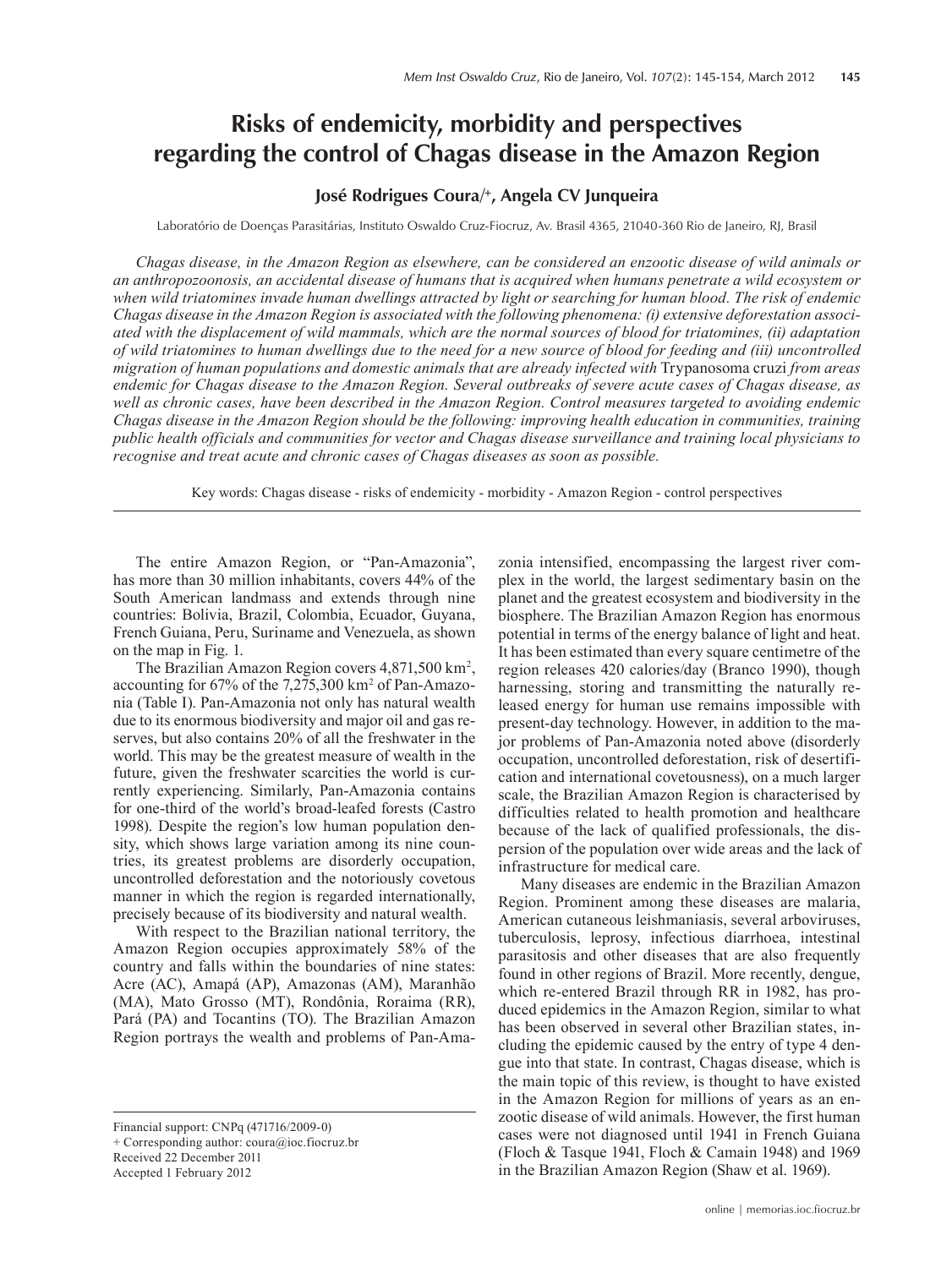

Fig. 1: location of Amazon Region in South America.

The aim of this review was to analyse the current situation regarding Chagas disease in the Amazon Region and the risk of endemicity for the region as well as to propose health promotion and disease prevention measures. The characteristics of this disease are highly diverse in this region when compared to other endemic areas of Chagas disease in Latin America.

*The current situation regarding Chagas disease in the Amazon -* Chagas disease in Pan-Amazonia can, overall, be considered to be an enzootic disease of wild animals, given that the foci of wild triatomines that are pre-adapted to human peridomestic environments have only been reported in extremely rare localities. In such situations, the insects feed off domestic animals and poultry as well as wild animals, such as marsupials, that approach and invade homes in their search for food (Coura et al. 1999, 2002b). With respect to human infection, Chagas disease in Pan-Amazonia can be considered to be an anthropozoonosis, i.e., an accidental disease in humans, which is acquired when humans penetrate the wild ecosystem to hunt, gather plant material or undertake tourist activities, among other reasons. Chagas disease can also occur when wild triatomines invade human homes attracted by the light or in search of food in the form of human blood, although this usually occurs in the absence of wild mammals (Coura 1988, Coura et al. 2007). Contamination of

TABLE I

Amazon area and the percentage occupied by each country

| Countries      | Amazon Region<br>(Km <sup>2</sup> ) | Amazon area<br>$(\%)$ |
|----------------|-------------------------------------|-----------------------|
| <b>Brazil</b>  | 4.871.5                             | 57.23                 |
| Peru           | 764.2                               | 59.45                 |
| Colombia       | 504.6                               | 44.28                 |
| <b>Bolivia</b> | 391.6                               | 35.61                 |
| Venezuela      | 175.7                               | 19.18                 |
| Ecuador        | 128.7                               | 47.05                 |
| Guyana         | 215                                 | 97                    |
| Surinam        | 143                                 | 100                   |
| French Guiana  | 81                                  | 100                   |
| Total          | 7.275.3                             | 44                    |

source: Aguilar et al. (2007).

uncooked foods by the faeces and urine of wild triatomines or by the scent secretions of *Didelphis marsupialis*, which can host infective forms of *Trypanosoma cruzi,* is of great importance regarding human infection in Pan-Amazonia (Deane et al. 1984, Coura 2006, 2007). At least 27 species belonging to nine genera of triatomines have already been observed in Pan-Amazonia (Abad-Franch & Monteiro 2007) and the great majority of these species are naturally infected with *T. cruzi*. Similarly, the enormous fauna of wild mammals infected by *T. cruzi* in this region (Deane & Jansen 1939, Deane 1961, 1964a, b, 1967, Deane & Damasceno 1961, Barretto 1964, 1967) demonstrates that there is a large reservoir of *T. cruzi*  in the Amazon Region, thus maintaining the infection cycle in this region.

As mentioned earlier, the first human cases of Chagas disease reported in the Amazon Region were reported by Floch and Tasque (1941) and Floch and Camain (1948) in French Guiana. More than 20 years later, additional cases were reported by Shaw et al. (1969) in Belém, PA in the Brazilian Amazon Region. Since that time, nearly all countries within Pan-Amazonia have reported acute cases of Chagas disease, particularly Brazil (Coura et al. 1993, 1994a, b, 1995a, b, 1999, 2002a, b, 2007, Valente & Valente 1993, Valente et al. 1994, 1998, 1999, 2000, 2009, Aguilar et al. 2007, Pinto et al. 2008, Coura & Dias 2009, Brum-Soares et al. 2010).

*Chagas disease in the Brazilian Amazon* - As in Pan-Amazonia overall, Chagas disease in the Brazilian Amazon Region had always been considered to be an enzootic disease of wild animals until Shaw et al. (1969) described the first four cases of human infection with *T. cruzi* in Belém from a small outbreak most likely caused by oral transmission. More recently, Pinto et al. (2008) studied 233 acute cases of the disease that had been observed between 1968-2005 at the Evandro Chagas Institute in PA. These patients had come from PA, AP and MA. Most cases (78.5%, 183/233) were associated with outbreaks, most likely occurring through oral transmis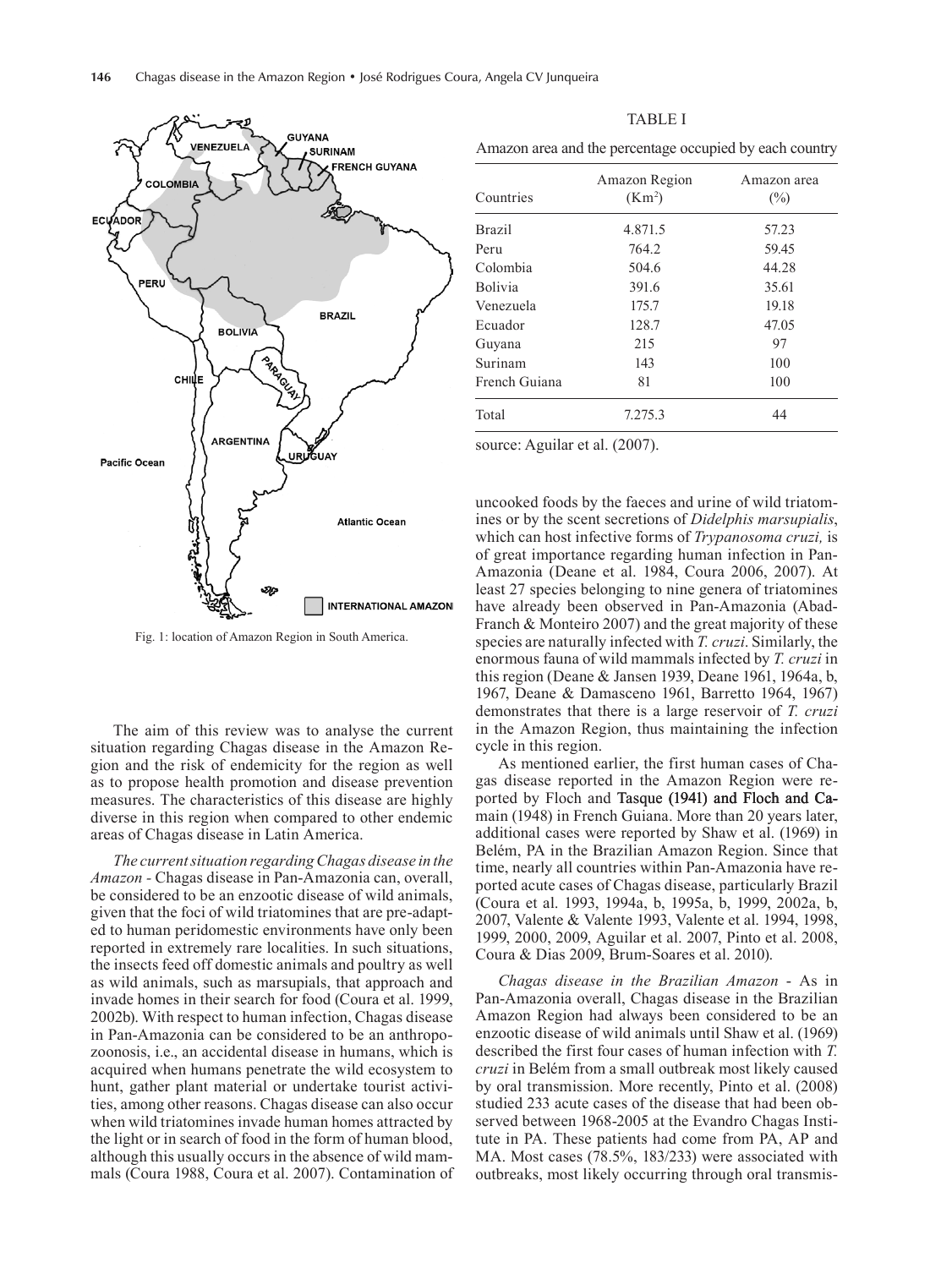sion, while 21.5% (56/233) had occurred as isolated acute cases. Initially, these authors examined 430 cases of acute Chagas disease from this institution. However, only 233 cases were studied because 197 cases did not fulfil the criteria for acute cases, i.e., showing the presence of *T. cruzi* in direct fresh-sample examination, in stained thick blood smears or using concentration methods, such as Strout and quantitative buffy coat. This was the largest sample of acute cases of Chagas disease assembled to date after that included in the study by Laranja et al. (1956) in Bambuí, Minas Gerais (MG). Moreover, the notification rate for acute cases in the Brazilian Amazon Region has been increasing exponentially. Between 1969-2008, the Health Surveillance Department of the Ministry of Health reported a total of 761 cases, of which 75% (568 cases) occurred between 2002-2008 (Brum-Soares et al. 2010).

The national serological survey conducted by the Campaign Superintendence of the Ministry of Health between 1975-1980 (Camargo et al. 1984) revealed that the mean prevalence for Chagas disease in Brazil was 4.2% and that the highest rates observed were in the states of Rio Grande do Sul (8.8%), MG (8.8%), Goiás (7.4%), Alagoas (6%), Bahia (5.4%), Paraná (4%), Piauí (4%), Paraíba (PB) (3.5%) and Pernambuco and MT (2.8% each). In the Amazon Region, the two states with the highest prevalence were AC, with 2.4% (possibly due to the migration of people with Chagas disease from northeastern Brazil) and AM, with 1.88%, while the rate in PA was only 0.5%. However, after analysing the data in greater detail, Silveira and Passos (1986) identified pockets of Chagas infection with rates higher than the national average. Among these, they highlighted Colares in PA, with 5.1% and Barcelos, Novo Airão and Japurá in AM, with 6.3%, 6.8% and 6.9%, respectively.

After this national survey, several other studies were presented, including reports on acute outbreaks, case reports and reports on the prevalence and morbidity of Chagas disease in the Brazilian Amazon Region. Among these investigations, studies by Coura et al. (1993, 1994a, b, 1995a, b, 1999, 2002a, b), Valente and Valente (1993), Valente et al. (1994, 1998, 1999, 2000, 2009), Pinto et al. (2001, 2003, 2004, 2008), Albajar et al. (2003), Junqueira et al. (2005), Xavier et al. (2006) and Brum-Soares et al. (2010) can be highlighted.

In three preliminary serological surveys of 2,254 residents in the main settlement of the municipality of Barcelos (Coura et al. 1999) carried out in 1991, 1993 and 1997, we found a mean prevalence of Chagas disease of 13%. However, serological tests using the confirmatory techniques of indirect immunofluorescence, conventional and recombinant ELISA and Western blotting (Tesa-blot) were only capable of confirming 2.8-5% as positive findings. A survey that we conducted recently using immunofluorescence of samples on filter paper from 4,880 residents of Barcelos showed that 221 individuals (4.5%) presented strongly reactive serological tests, i.e., tests considered to be positive, while 302 individuals (6.2%) presented weakly reactive serological tests, which were considered to be doubtful. We are currently collecting venous blood samples from the latter cases to obtain serological confirmation.

*Risks of endemic Chagas disease in the Brazilian Amazon -* The risks of endemicity of Chagas disease in the Brazilian Amazon Region are listed below according to Coura et al. (1993, 1994a, b, 1995a, b, 1999, 2002a, b), Anonymous (2005), Junqueira et al. (2005) and Brum-Soares et al. (2010). These risks would be expected to be the same throughout Pan-Amazonia, although there will be features specific to each country. These risks are as follows. (i) There is an extensive reservoir of wild mammals infected with *T. cruzi*, represented in the Brazilian Amazon Region by 33 species in six orders, namely Marsupialia, Chiroptera, Rodentia, Edentada (Xenarthra), Carnivora and Primata (Table II). (ii) Out of the 27 species of triatomines recognised in Pan-Amazonia (Abad-Franch & Monteiro 2007), 16 belong to the genera *Belminus, Cavernicola, Eratyrus, Pantrogylus, Rhodnius*  and *Triatoma*, all of which have been found in the Brazilian Amazon Region (Coura et al. 2002a, b, Junqueira et al. 2005) and 10 of which (Table III) have been found to be infected with *T. cruzi*. (iii) There have been several outbreaks of acute Chagas disease transmitted via the ingestion of foods contaminated with the faeces and urine of triatomines or the scent secretions of marsupials in the Brazilian Amazon Region, particularly in PA, AP, MA and AC (Valente et al. 1999, 2009, Pinto et al. 2008) and, more recently, in AM. (iv) The uncontrolled deforestation in the Amazon Region with the concomitant reduction in the numbers and expulsion of the wild mammals that are the natural source of food for triatomines has stimulated pre-adaptation and adaptation of triatomines to human homes. (v) The increasing migration of people and their domestic animals from regions that are endemic for Chagas disease to the Amazon Region, which has been favoured through the opening of new highways, the construction of hydroelectric schemes, the exploration for oil and gas and other activities requiring labour, may promote the transfer of Chagas disease from endemic areas to the Amazon Region. Finally, (vi) the lack of knowledge about and the specific requirements for Chagas disease surveillance in the Amazon Region, as well as access difficulties and the predominance of plant gathering activities among the native population of this region, as mentioned earlier, constitute not only a future risk, but also the current reality of autochthonous disease in this region.

Domestic and peridomestic foci of vector populations have been described in different subregions of the Amazon Region. These foci include *Triatoma maculata* in rural and urban areas of RR, *Panstrogylus geniculatus* in peridomestic areas on the island of Marajó, PA (Valente et al. 1998), *Rhodnius stali* in Alto Beni, Bolivia, and *Panstrogylus herreri* in the Marañon valley, Peru. The presence of *Rhodnius prolixus* in the Orinoco region, which is located at the transition to the Amazon Region, is of concern (Aguilar et al. 2007). There are indications that domestication of *T. maculata* is occurring, in indigenous areas of the Amazon Region in TO. This finding is also of concern, given that *T. maculata* is an important vector in Venezuela.

Since Carlos Chagas (1924) confirmed that the parasite *T. cruzi* was present in isolates prepared by Aben-Athar in 1922 from monkeys of the species *Saimiri*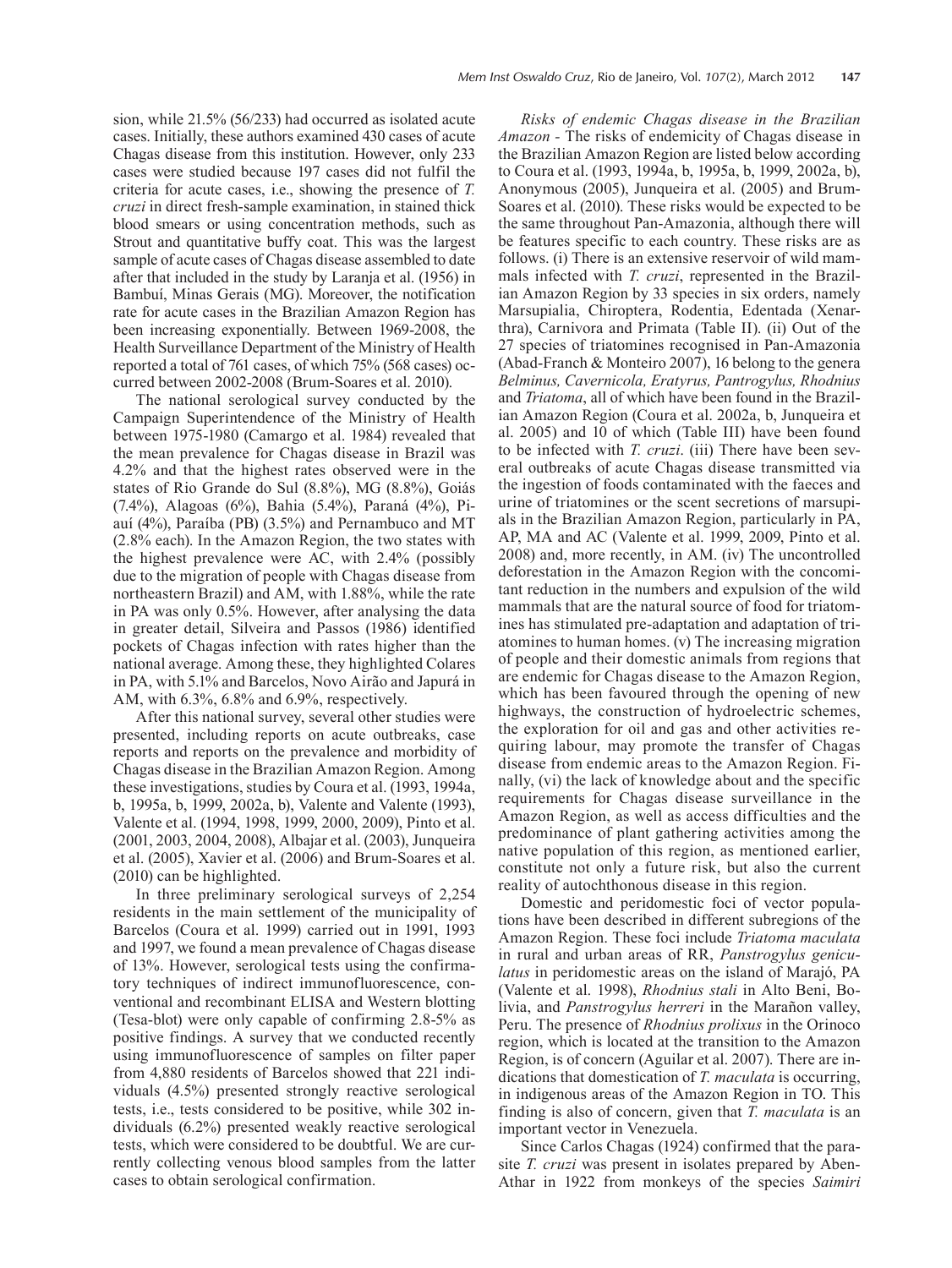| Order                                                  | Species                                 | References                                                                                                                                                           |
|--------------------------------------------------------|-----------------------------------------|----------------------------------------------------------------------------------------------------------------------------------------------------------------------|
| Marsupialia (Didelphiomorphia)                         | Calluromys spp<br>Didelphis marsupialis | Lainson et al. (1979), Miles et al. (1981)<br>Rodrigues and Mello (1942), Deane (1961, 1964b),<br>Lainson et al. (1979), Miles et al. (1981), Póvoa et al.<br>(1984) |
|                                                        | Marmosa cinerea                         | Deane and Jansen (1939), Deane (1961), Lainson et al.<br>(1979), Póvoa et al. (1984)                                                                                 |
|                                                        | Metachirus nudicaudatus                 | Deane (1958), Lainson et al. (1979), Miles et al.<br>(1981), Póvoa et al. (1984)                                                                                     |
|                                                        | Monodelphis brevicaudata                | Miles et al. (1981), Póvoa et al. (1984)                                                                                                                             |
|                                                        | Philander opossum                       | Deane (1958), Lainson et al. (1979), Miles et al. (1981)                                                                                                             |
| Chiroptera ( <i>T. cruzi</i> or <i>T. cruzi</i> -like) | Carollia perspicillata                  | Dias et al. (1942)                                                                                                                                                   |
|                                                        | Choeroniscus minor                      | Dias et al. (1942)                                                                                                                                                   |
|                                                        | Glossophaga sorcina                     | Dias et al. (1942)                                                                                                                                                   |
|                                                        | Lonchophylla mordax                     | Dias et al. (1942)                                                                                                                                                   |
|                                                        | Mycronycteris megalotis                 | Dias et al. (1942)                                                                                                                                                   |
|                                                        | Molossus major                          | Deane (1961, 1964a)                                                                                                                                                  |
|                                                        | Molossus ater                           | Deane (1961)                                                                                                                                                         |
|                                                        | Phyllostomus hastatus                   | Deane (1961, 1964a)                                                                                                                                                  |
|                                                        | Plyllostomus alongatus                  | Dias et al. (1942)                                                                                                                                                   |
|                                                        | Noctilio labialis                       | Dias et al. (1942)                                                                                                                                                   |
|                                                        | Saccopterix bilineata                   | Dias et al. (1942)                                                                                                                                                   |
| Rodentia                                               | Agouti paca                             | Lainson et al. (1979)                                                                                                                                                |
|                                                        | Coendou spp                             | Lainson et al. (1979), Miles et al. (1981)                                                                                                                           |
|                                                        | Dasyprocta spp                          | Deane (1960), Lainson et al. (1979), Póvoa et al.<br>(1984)                                                                                                          |
|                                                        | Echymys chrysurus                       | Miles et al. (1981)                                                                                                                                                  |
|                                                        | Nectomys squamipes                      | Deane (1960)                                                                                                                                                         |
|                                                        | Oryzomys capito                         | Lainson et al. (1979), Póvoa et al. (1984)                                                                                                                           |
|                                                        | Proechimys guayannensis                 | Deane (1961), Lainson et al. (1979)                                                                                                                                  |
|                                                        | Rattus rattus                           | Miles et al. (1981), Póvoa et al. (1984)                                                                                                                             |
|                                                        | <i>Sciurus</i> spp                      | Miles et al. (1981), Póvoa et al. (1984)                                                                                                                             |
| Edentada (Xenarthra)                                   | Cyclopes ditactylus                     | Miles et al. (1981)                                                                                                                                                  |
|                                                        | Dasypus novemeinctus                    | Rodrigues and Mello (1942), Deane (1961, 1964a),<br>Lainson et al. (1979), Póvoa et al. (1984)                                                                       |
|                                                        | Tamandua tetradactyla                   | Rodrigues and Mello (1942)                                                                                                                                           |
| Carnivora                                              | Nasua nasua                             | Lainson et al. (1979), Póvoa et al. (1984)                                                                                                                           |
|                                                        | Tayra barbara                           | Ferreira and Deane (1938), Rodrigues and Melo<br>(1942), Deane (1961, 1964b)                                                                                         |
| Primates                                               | Cebuella pigmea                         | Ziccardi et al. (2000)                                                                                                                                               |
|                                                        | Sanguinus fuscicollis weddelli          | Ziccardi et al. (2000)                                                                                                                                               |
|                                                        | Sanguinus imperator imperator           | Ziccardi et al. (2000)                                                                                                                                               |
|                                                        | Sanguinus midas niger                   | Miles et al. (1981)                                                                                                                                                  |
|                                                        | Saimiri sciureus                        | Chagas (1924), Deane (1964b), Ziccardi and<br>Lourenço-de-Oliveira (1997)                                                                                            |
|                                                        | Saimiri ustus                           | Ziccardi and Lourenço-de-Oliveira (1997)                                                                                                                             |

TABLE II Mammals from Brazilian Amazon found infected with *Trypanosoma cruzi*

source: Coura et al. (2002b), Junqueira et al. (2005), Ziccardi and Lourenço-de-Oliveira (1997), Ziccardi et al. (2000).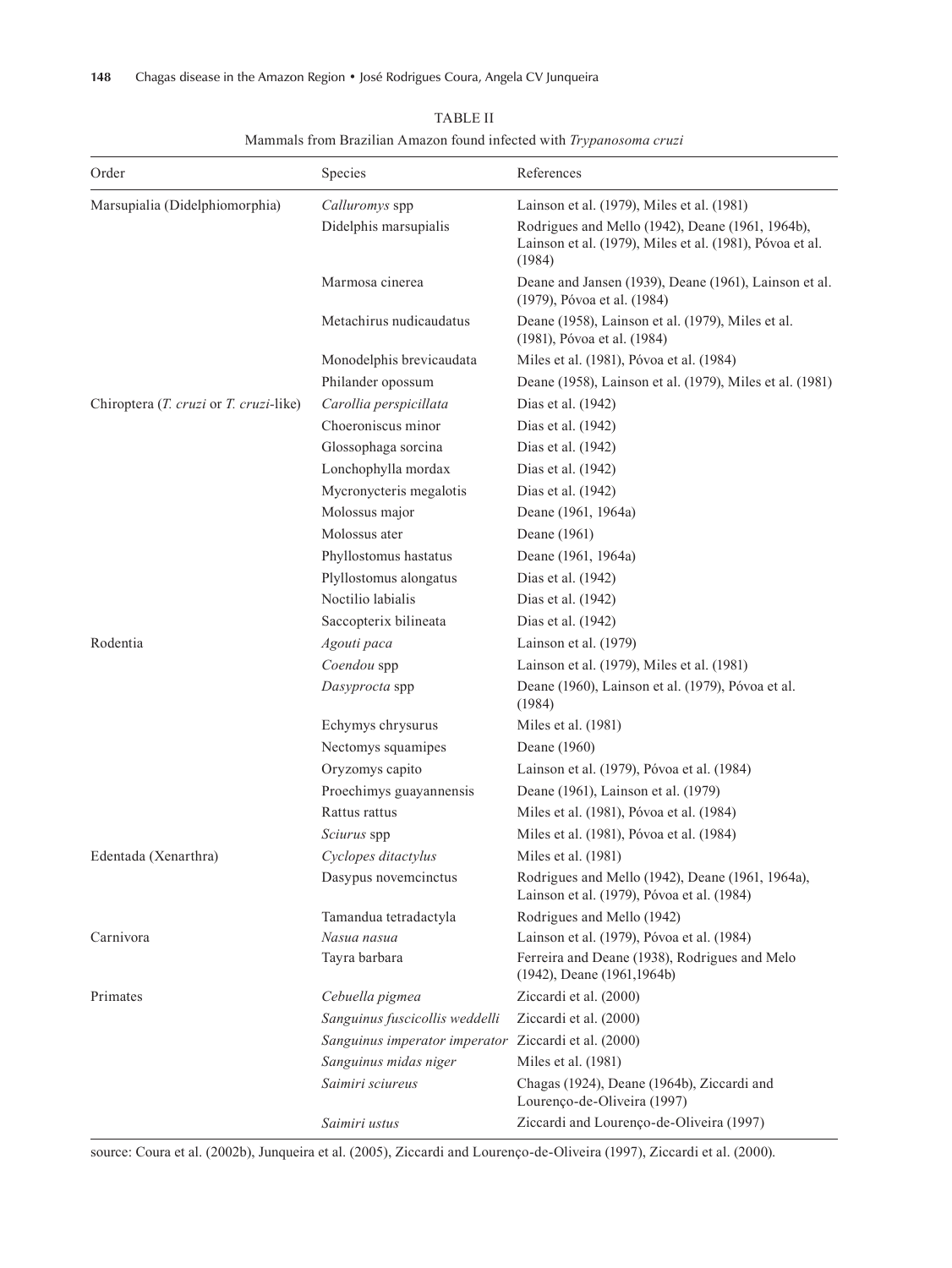| Species found infected        |                                                                                                                                                                                                                |
|-------------------------------|----------------------------------------------------------------------------------------------------------------------------------------------------------------------------------------------------------------|
| Eratyrus mucronatus           | Lent and Wigodzinsky (1979), Miles et al. (1981)                                                                                                                                                               |
| Microtriatoma trinidadensis   | Miles et al. (1981)                                                                                                                                                                                            |
| Panstrogylus geniculatus      | Dias et al. (1942), Rodrigues and Mello (1942), Almeida (1971), Póvoa et al. (1984), Brazil et<br>al. (1985), Barrett and Guerreiro (1991)                                                                     |
| Panstrogylus lignarius        | Deane and Damasceno (1949), Almeida (1971), Lainson et al. (1979), Lent and Wigodzinski<br>$(1979)$ , Miles et al. $(1981)$ , Póvoa et al. $(1984)$ , Brazil et al. $(1985)$ , Barrett and Guerrreiro $(1991)$ |
| Panstrogylus rufotuberculatus | Lent and Wigodzinski (1979)                                                                                                                                                                                    |
| Rhodnius brethesi             | Coura et al. (1999)                                                                                                                                                                                            |
| Rhodnius neglectus            | Brazil et al. (1985)                                                                                                                                                                                           |
| Rhodnius paraensis            | Lent and Wigodzinski (1979), Miles et al. (1981)                                                                                                                                                               |
| Rhodnius pictipes             | Lent and Wigodzinski (1979), Rodrigues and Mello (1942), Almeida (1971), Lainson et al.<br>$(1979)$ , Miles et al. $(1981)$ , Póvoa et al. $(1984)$ , Brazil et al. $(1985)$ , Barrett and Guerreiro $(1991)$  |
| Rhodnius robustus             | Lent and Wigodzinski (1979), Miles et al. (1981), Póvoa et al. (1984), Brazil et al. (1985)                                                                                                                    |
| Species found not infected    |                                                                                                                                                                                                                |
| Belminus herreri              | Miles et al. (1981)                                                                                                                                                                                            |
| Cavernicola lenti             | Barrett and Guerreiro (1991)                                                                                                                                                                                   |
| Cavernicola pilosa            | Dias et al. (1942), Almeida (1971)                                                                                                                                                                             |
| Rhodnius nasatus              | Brazil et al. (1985), Rebello et al. (1998)                                                                                                                                                                    |
| Triatoma maculata             | Almeida (1971), Lent and Wigodzinski (1979), Barrett and Guerreiro (1991), Rebello et al. (1998)                                                                                                               |
| Triatoma rubrofasciata        | Lainson et al. (1979), Miles et al. (1981), Brazil et al. (1985), Rebello et al. (1998)                                                                                                                        |

TABLE III Triatomines from Brazilian Amazon found infected and not infected with *Trypanosoma cruzi*

source: Coura et al. (2002), Junqueira et al. (2005).

*sciureus,* Chagas disease has been evolving from an enzootic disease of wild animals to an anthropozoonosis. The latter term denotes animal diseases that are transmitted to humans when they invade wild ecotopes or when animals penetrate human homes because of their proximity, as shown in Fig. 2. In some areas, such as in the middle and upper Negro River microregion, Chagas disease can be considered to be occupational and endemic because it is transmitted regularly and continually between individuals who gather *piaçaba* (a species of palm tree) material and their families. However, the constant epidemic outbreaks that have been occurring in different areas of the Amazon Region require a new surveillance and control strategy involving the training of technicians to achieve early diagnosis and the training of multipliers, especially elementary school teachers and healthcare agents to monitor the disease.

*Morbidity of Chagas disease in the Brazilian Amazon -* The clinical manifestations of acute Chagas disease in the Brazilian Amazon Region are generally severe, unrestrained and different in certain aspects from its manifestations in the classic areas where the disease occurs. We believe that the greater severity of the acute phase of the disease in the Brazilian Amazon Region is due to the transmission mechanism, which is oral in most cases. In such cases, the inoculum is almost always larger than in cases involving vector transmission. Borges-Pereira et al. (1988) demonstrated that the mean volume eliminated by a triatomine per defecation includes approximately 140 parasites, while inocula received through oral transmission are believed to be much larger (Coura 2006). In the series of 233 cases studied by Pinto et al. (2008), fever was present in 100% of the patients, headache in 92.3%, myalgia in 84.1%, pallor in 67%, dyspnea in 58.4%, lower-limb oedema in 57.9%, facial oedema in 57.5%, abdominal pain in 44.2%, myocarditis in 39.9% and exanthema in 27%. In the present series, electrocardiographic abnormalities were present in 51.1%. In the series by Pinto et al. (2008), attention was drawn to pericardial effusion, which was observed in 46.2% of the cases, with a general mortality rate of 5.6%. Among the 13 individuals who died, in 10 cases (76.9%), death was due to cardiovascular impairment. The main difference between their study and several others addressing the acute phase of Chagas disease in classical endemic areas was the severity of the disease. Two-thirds or more of the acute-form or initial cases in the classical endemic areas are asymptomatic or oligosymptomatic. However, Pinto et al. (2008) drew attention to facial oedema and the high percentage of exanthema in their sample, which are characteristics that are very specific for oral transmission (Fig. 3). Facial oedema most likely results from penetration of *T. cruzi* into the oral mucosa at the beginning of the infection and the high rate of exanthema results from the large size of the inoculum, thereby leading to dissemination of the parasite in the form of parasitic septicaemia. Similarly, myalgia and abdominal pain are caused by parasitic action on the skeletal musculature and digestive tract, respectively. These characteristics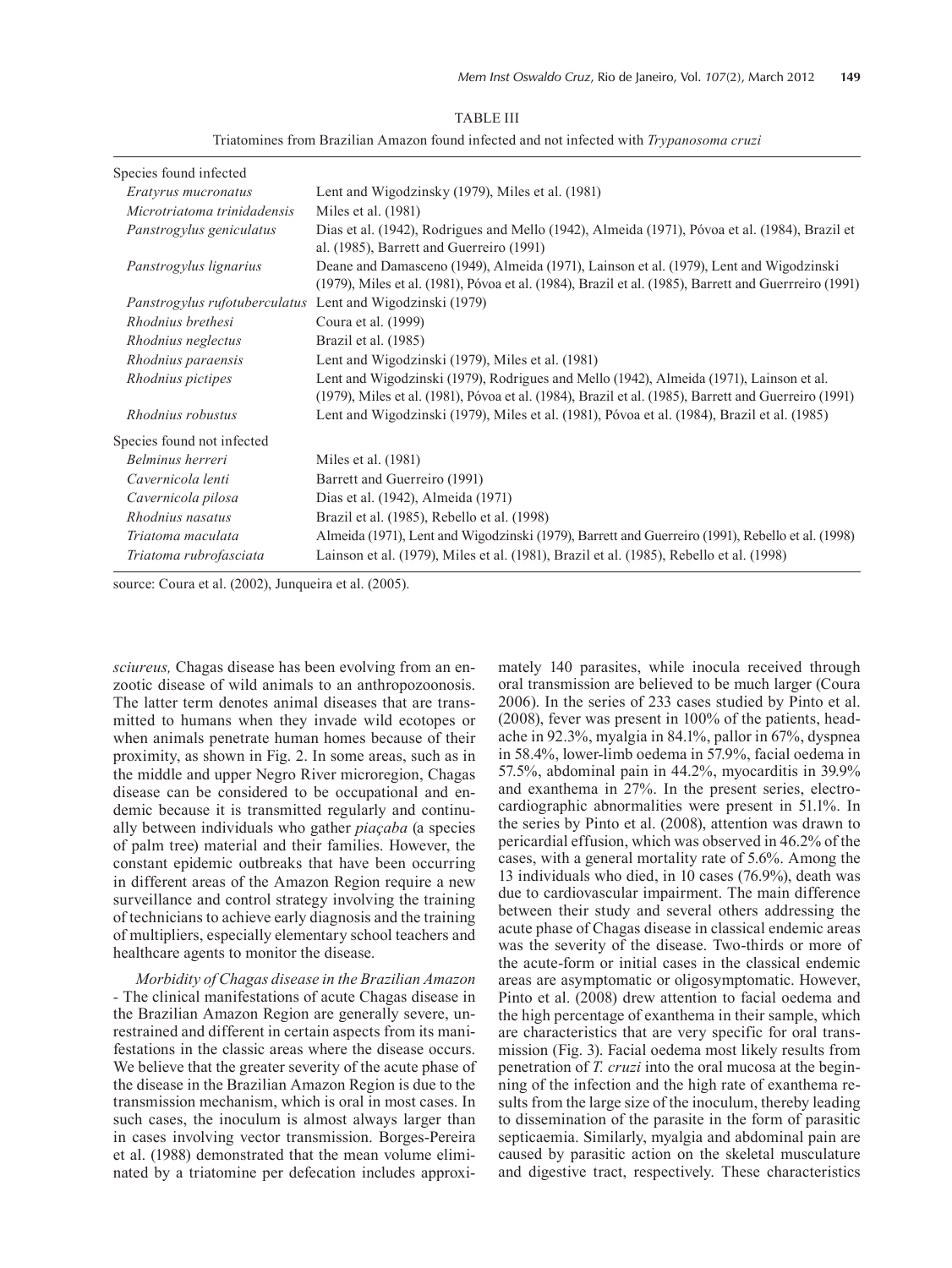

Fig. 2: palm trees habitat of triatomines and opossum infected with *Trypanosoma cruzi* invading huts in the Amazon Region.



Fig. 3: severe exanthema in acute case of Chagas disease by oral transmission (Pinto et al. 2008).

are typical of outbreaks of acute Chagas disease that occur through oral transmission in the Brazilian Amazon Region and in several other regions of Brazil, such as in Catolé do Rocha in PB and Navegantes in Santa Catarina (Shikanai-Yasuda et al. 1991, Steindel et al. 2008, Shikanai-Yasuda & Carvalho 2012).

The manifestations of the chronic phase of Chagas disease described in the Brazilian Amazon have been similar to those in other areas of Brazil, with the exception of "megas" (enlargement) of the oesophagus and of the colon. Megas either does not appear or is very rare in the Amazon Region, as is true in other countries located north of the Equator. Recently, Brum-Soares et al. (2010)

carried out a seroepidemiological and clinical study in 152 individuals living in the municipality of Barcelos using an extensive epidemiological questionnaire and four serological tests: indirect immunofluorescence in serum, conventional and recombinant ELISA and Tesa-blot. Cases that were reactive in the indirect immunofluorescence test and positive in at least two other tests were considered to be positive, cases with only one reactive test or with very low titres were considered borderline and cases with four non-reactive tests were considered negative. Using this methodology, these researchers found 38 positive cases (25%), 31 borderline cases (20.4%) and 83 negative cases (54.6%). This epidemiological study showed that the activity of gathering material from the *piaçaba* was 10.4 times more frequent among seropositive individuals when compared to seronegative individuals and 86.7% of the cases recognised species belonging to the genus *Rhodnius* as the local vectors in *piaçaba* plantations. However, among seronegative individuals, only 34.2% recognised this vector. An analysis of age and sex-matched seropositive and seronegative individuals showed that there were electrocardiographic abnormalities in 36.8% of the seropositive individuals, but only 18.4% of the seronegative individuals. Precordialgia and palpitations occurred more frequently among seropositive individuals. Clinical analysis of the digestive tract and radiological evaluation of the oesophagus in 29 pairs of individuals (seropositive and seronegative) did not show any significant changes. A previous study conducted in the same region by Albajar et al. (2003) showed that there was a direct relationship between seropositivity, the frequency of performing *piaçaba* gathering activities and the presentation of clinical, electrocardiographic and echocardiographic manifestations. Albajar et al. (2003) also described two fatal cases of dilated myocardiopathy due to chronic Chagas infection in which the heart radiography and electrocardiogram findings were typical of the disease. One case was proven to be an infection caused by *T. cruzi* using histopathology and *in situ* polymerase chain reaction. Subsequently, Xavier et al. (2006) reported three new cases typical of chronic Chagas myocardiopathy proven using serological, clinical, radiographic, electrocardiographic and echocardiographic examinations. Two of these cases died, one after two years and one after three.

*Intergovernmental initiative for the surveillance and prevention of Chagas disease in the Amazon Region (AM-CHA)* - A preliminary meeting was held under the auspices of Economic Latin America Net Work on Genetics and Control of Triatomines from 30 July-2 August 2002 under the direction of Dr Christopher Schofield. Many researchers from Brazil and several other South American countries participated in this meeting, which was coordinated by Prof Felipe Guhl in Palmarí, in the municipality of Tabatinga on the Solimões River, Brazil, at the border with the Colombian municipality of Leticia.

At this meeting, the participants discussed the problems of Chagas disease in Pan-Amazonia and the need to create an intergovernmental initiative involving the nine countries with territory in the Amazon Region for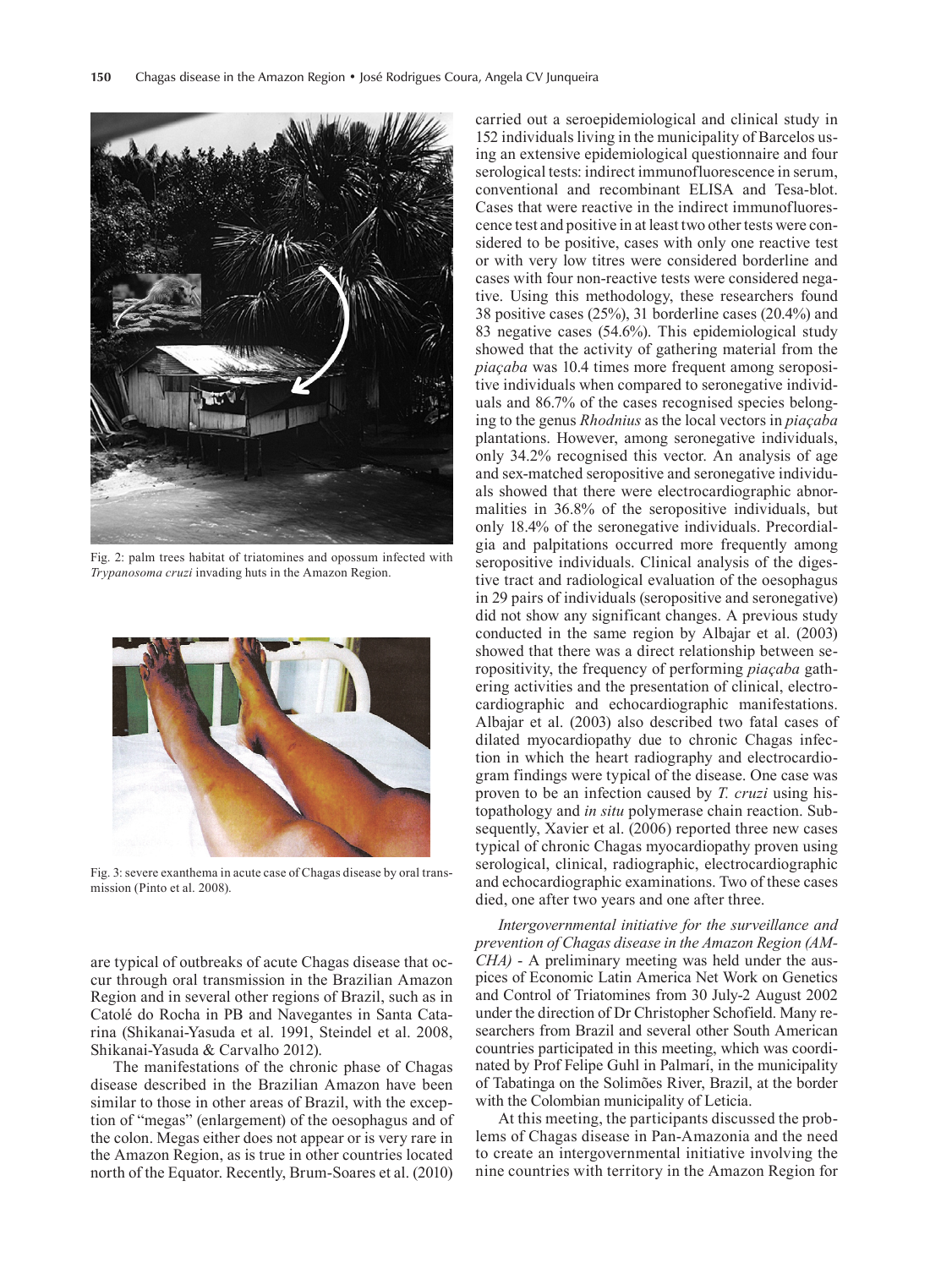the purpose of surveillance and prevention of the disease in these countries. The participants suggested that a new meeting to be organised by the Pan-American Health Organization (PAHO) should be held to create AMCHA. This meeting was duly held in Manaus, AM from 19-22 September 2004.

The meeting in Manaus had the following objectives (Anonymous 2005): (i) assessment of the risk that endemic Chagas disease might become established in the Amazon Region, (ii) determination of the research needed for the surveillance and prevention of Chagas disease in the Amazon Region, (iii) proposals for achieving surveillance and prevention of Chagas disease in this region and (iv) proposals for a system of international cooperation for the surveillance and prevention of Chagas disease in the Amazon Region (AMCHA). This meeting, promoted by PAHO, was attended by representatives from all nine countries in the Amazon Region. In addition to the official representatives of these countries, more than 90 researchers from the different countries in the Amazon Region took part, including the President of the Brazilian National Research Council, Prof Erney Plesmann Camargo. The participants held detailed discussions about the problems of Chagas disease in the region, the objectives of AMCHA and the way in which the organisation would be brought into operation.

Three additional meetings were held: in Cayenne, French Guiana, from 2-4 November 2005, in Quito, Ecuador, from 18-20 September 2006, and in Caracas, Venezuela, from 28-30 October 2008. However, despite recognising the risk that Chagas disease might become endemic in the Amazon Region, the need to increase research in the region and to increase understanding of the endemic disease, the various proposals regarding the surveillance and prevention of the disease and the great efforts exerted by PAHO, very little concrete action was achieved. It is hoped that at the next meeting to be held with INCOSUR (Southern Cone Initiative to Control/ Eliminate Chagas Disease) in Bolivia in 2012, we may be able to increase international cooperation regarding the surveillance and prevention of Chagas disease in Pan-Amazonia and that the AMCHA initiative can fulfil the objectives that were proposed at the founding meeting in September 2004, held in Manaus, in the Brazilian Amazon Region. An overview discussion addressing the INCOSUR in the Americas and non-endemic countries was held in Brazil (Coura et al. 2009).

*Perspectives regarding the control of Chagas disease in the Amazon -* The majority of acute cases of Chagas disease in the Amazon Region are caused by outbreaks occurring via oral transmission (Pinto et al. 2008). Vector transmission is almost always connected with plant gathering activities, particularly from *piaçaba* palm trees (Coura et al. 1999, 2002a, b, Brum-Soares et al. 2010), or through accidental contact when people go into the forest for various reasons. Transmission can also occur when vectors and wild animals (marsupials) invade human homes in search of food. Considering these factors, the methods for the prevention and control of Chagas disease in the Amazon Region are necessarily different from the techniques applied in the classical endemic areas, where the vectors are domesticated and transmission occurs continually (Dias et al. 2002). In the classic endemic areas where the vectors have become adapted to homes, as is the case for *Triatoma infestans* in some countries in South America and *R. prolixus* in Central America and some Andean countries, use of residual insecticides in and around people's homes is essential. In the Amazon Region, where there has been no vector adaptation, with the exception of the instances mentioned earlier, it is of fundamental importance to train technicians to achieve early diagnosis and treatment of acute cases. For triatomines to be recognised as a part of epidemiological surveillance, it is essential for a large amount of information to be made available to the population through posters, radio, television and the actions of healthcare agents and elementary school teachers as well as through courses and seminars to train surveillance multipliers.

*Training for healthcare technicians -* Training for laboratory technicians aimed at early diagnosis of acute cases of the disease and recognition of triatomines is of fundamental importance for epidemiological surveillance. Likewise, there should be training for doctors and nurses focused on the clinical diagnosis and treatment of acute and chronic cases of Chagas disease and on controlling the disease in the Amazon Region.

Our research group has gained experience holding training courses for malaria microscopists and laboratory technicians within the public healthcare system to provide them with the skills to detect *T. cruzi* during routine tests for diagnosing malaria. The techniques taught in these courses have included using hemograms and direct investigation of *T. cruzi* in fresh blood tests or stained thick smear tests in suspected cases of Chagas infection along with recognition of triatomines and examination of their faeces to detect *T. cruzi*. These experiences have been of major importance for the surveillance of Chagas disease in the Brazilian Amazon Region. Courses held in the nine Brazilian states of the Amazon Region with support from Médecins Sans Frontières between 2006- 2008 have been of fundamental importance in detecting acute cases of the disease in this region. Since that time, 100-150 cases have been reported every year. Of course, this is only a small proportion of the cases that actually occur, given that the majority of the individuals with the disease do not seek the public healthcare and hospital services available in the region. The true occurrence rate will certainly be 10-20 times higher. However, many acute outbreaks of the disease have been identified in the region, due in part to the dissemination of information about the disease. Because of these courses, a training manual for technicians addressing how to detect *T. cruzi* was prepared with funding from PAHO through the World Health Organization (WHO) Chagas disease program. This training manual has been revised to produce a second edition on Chagas disease for wide distribution in the Brazilian Amazon Region. A Spanish edition of this manual is under preparation for distribution in Spanish-language countries.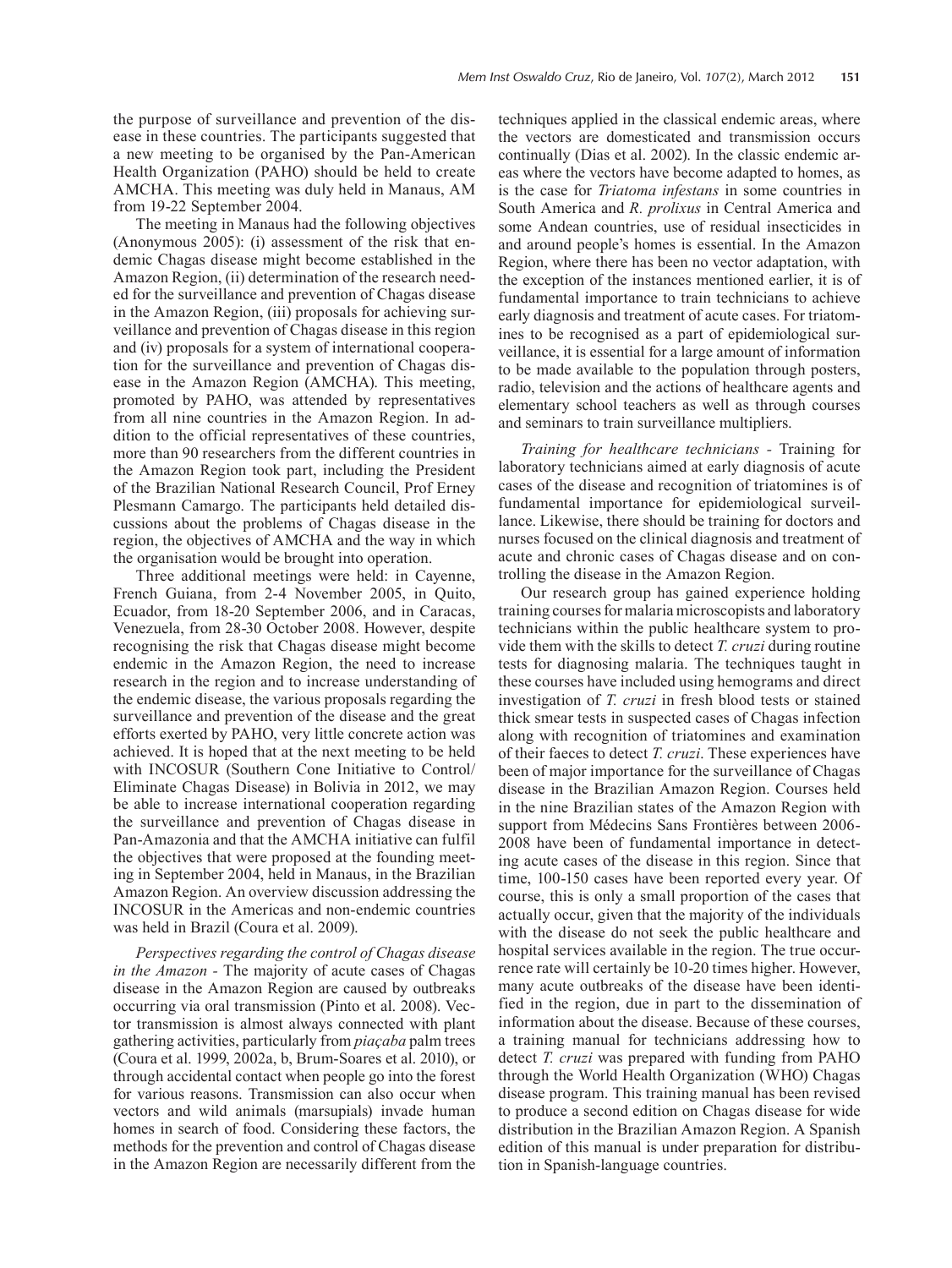The course and the manual were first prepared by Junqueira et al. (2009) and many collaborators, with the second revised edition (2010-2011) being funded by the Chagas Disease Ecoepidemiology Project for the Amazon Region, Department of Science and Technology/Ministry of Health and National Council for the Scientific and Technological Development through the Neglected Diseases Program of PAHO/WHO with coordination by the Parasitic Diseases and Tropical Medicine Laboratory of the Oswaldo Cruz Institute/Oswaldo Cruz Foundation. The manual presents the following modular structure: Modules I and II were administered together during the afternoons of five working days in one week with the aim of not disrupting the technicians' routine activities. The same approach was used for Module III (Junqueira et al. 2009).

Based on the experience accumulated from the 12 courses presented in the Brazilian Amazon Region, we are certain that this course model will have the same success in the other countries of the Amazon Region.

*Training for elementary school teachers and healthcare agents as multipliers -* Training elementary school teachers and healthcare agents as multipliers is of fundamental importance for the surveillance of Chagas disease and other vector-transmitted diseases in the Amazon Region. Teachers have access to all children and children have a special curiosity for natural phenomena and are very good at spotting vectors such as triatomines in areas surrounding their homes and inside their homes, even in areas where plant material is being gathered, such as in the *piaçaba* plantations of the Negro River region in AM. Similarly, healthcare agents are an important link between communities and regional healthcare centres and they may play a prominent role not only in providing primary care, but also in health promotion through education of families, including by showing them examples of the vectors and asking people to catch them and take them to the regional centres for identification and investigation of whether they are infected with *T. cruzi*.

In 2008, a pilot course on Chagas disease and malaria was conducted for 46 elementary school teachers, with priority given to teachers working in the rural zone of the municipality of Barcelos, in the Negro River microregion of AM. The duration of the course was 40 h (1 week, full time) and was characterised by simple language and considerable use of images, focusing on the biomedical and social factors involved in the transmission and maintenance of the diseases. The process included workshops and practical classes designed to guide the teachers toward understanding pedagogical possibilities for introducing these topics into the school curriculum through approaches that would be appropriate for the students' different age groups and in accordance with the local realities faced by each teacher. A questionnaire that had previously been validated was applied before and after the course to investigate the changes in knowledge that had been promoted through this educational process, followed by quantitative and qualitative analyses.

It was found that the teachers had little knowledge (before the course) regarding the transmission mechanisms, prevention methods and ways in which the diseases were associated with their vectors. An assessment of knowledge about Chagas disease is being planned for implementation in 2011/2012.

In the preliminary evaluation of knowledge about malaria (Suarez-Mutis et al. 2011), all of the teachers had "heard of" the disease, but only 48.3% of them correctly recognised the classic trio of symptoms of the disease (shivering, fever and sweating). In the test after the course, 82.6% were able to provide a correct response. In assessing the transmission mechanisms of the infection in the pretest, only 50% provided generally correct information, albeit confusing malaria with dengue, while 73.3% gave the correct response in the test after the course. In relation to measures for avoiding malaria, 19% presented a correct response after the course. Finally, considering the lack of knowledge of Chagas disease in the region, unlike the case for malaria, which is widely known, we believe that a lack of awareness of Chagas disease will be more evident given the difference in its vectors and transmission mechanisms and the low level of previous knowledge about the disease and its clinical manifestations in the region.

## **References**

- Abad-Franch F, Monteiro FA 2007. Biogeography and evolution of Amazonian triatomiones (Hemiptera: Reduviidae): implications for Chagas disease surveillance in humid forest ecoregions. *Mem Inst Oswaldo Cruz 102* (Suppl. I): 57-69.
- Aguilar HM, Abad-Franch F, Dias JCP, Junqueira ACV, Coura JR 2007. Chagas disease in the Amazon Region. *Mem Inst Oswaldo Cruz 102* (Suppl I): 47-55.
- Albajar PV, Laredo SV, Terrazas MB, Coura JR 2003. Miocardiopatia dilatada em pacientes com infecção chagásica crônica. Relato de dois casos fatais autóctones do Rio Negro, estado do Amazonas. *Rev Soc Bras Med Trop 36*: 401-407.
- Almeida FB 1971. Triatomíneos da Amazônia. Encontro de três espécies naturalmente infectadas por *Trypanosoma* semelhante ao *cruzi*, no estado do Amazonas (Hemiptera: Reduviidae). *Acta Amaz (Manaus) 1*: 89-93.
- Anonymous 2005. Reunião Intergovernamental sobre Vigilância e Prevenção da Doença de Chagas na Amazônia. Implementação da Iniciativa Governamental de Vigilância e Prevenção da Doença de Chagas na Amazônia. *Rev Soc Bras Med Trop 38*: 52-89.
- Barret TV, Guerreiro JCH 1991. Os triatomíneos (Hemiptera: Reduviidae) em relação à doença de Chagas na Amazônia. In AL Val, R Figluolo, E Feldberg (eds.), *Bases científicas para estratégia de preservação e desenvolvimento da Amazônia: fatos e perspectivas*, Inpa, Manaus, p. 119-130.
- Barretto MP 1964. Reservatórios de *Trypanosoma cruzi* nas Américas. *Rev Bras Malar 16*: 527-552.
- Barretto MP 1967. Estudo sobre reservatórios e vetores do *Trypanosoma cruzi*, XXII. Modificações de focos naturais da tripanosomíase americana e suas consequências. *Rev Soc Bras Med Trop 1*: 167-173.
- Borges-Pereira J, Pessoa I, Coura JR 1988. Observações sobre as dejeções e o número de *T. cruzi* eliminados por diferentes espécies de triatomíneos durante a alimentação. *Mem Inst Oswaldo Cruz 83* (Suppl. I): 7.
- Branco SM 1990. *Desafios amazônicos*, 6th ed., Editora Moderna, São Paulo, 103 pp.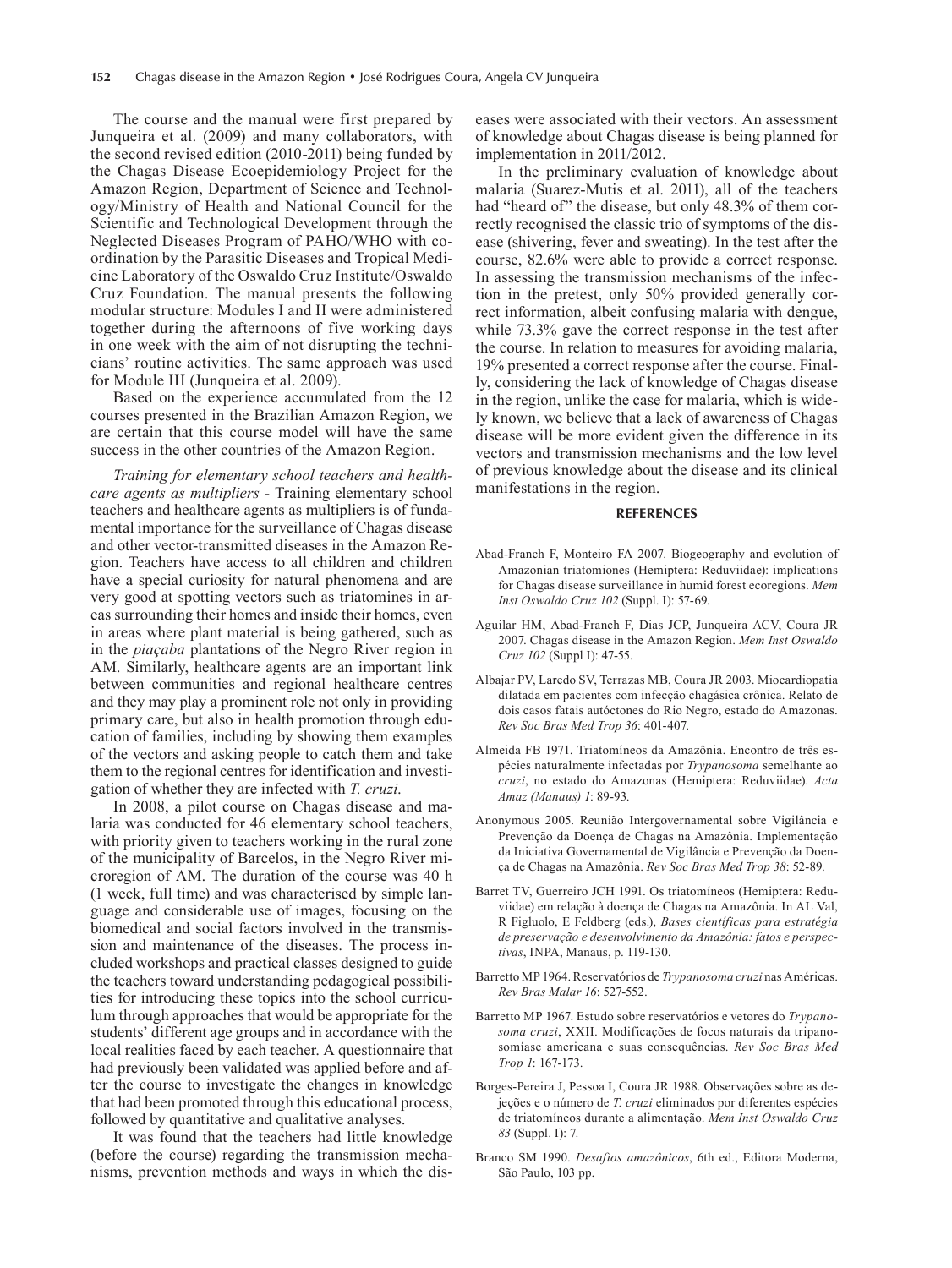- Brazil RP, Silva AR, Albarelli A, Vale JF 1985. Distribuição e infecção de triatomíneos por *Trypanosoma* do tipo *cruzi* na Ilha de São Luis, Maranhão. *Rev Soc Bras Med Trop 18*: 257-260.
- Brum-Soares LM, Xavier SS, Sousa AS, Pereira JB, Ferreira JMBB, Costa IR, Junqueira ACV, Coura JR 2010. Morbidade da doença de Chagas em pacientes autóctones da microrregião do Rio Negro, estado do Amazonas. *Rev Soc Med Trop 43*: 170-177.
- Camargo ME, Silva GR, Castilho EA, Silveira AC 1984. Inquérito sorológico da prevalência da infecção chagásica no Brasil, 1975- 1980. *Rev Inst Med Trop Sao Paulo 26*: 192-204.
- Castro T 1998. Problemática geopolítica. In *Amazônia. Atualidades e perspectivas*, *Anais do I Seminário do Projeto SIVAM*, Ministério da Aeronáutica, Rio de Janeiro, p. 115-191.
- Chagas C 1924. Infection naturelle dês singes du Pará (*Chrysotrix sciureus*) par *Trypanosoma cruzi*. *Comp Rend Seanc Soc Biol Ses Fin 90*: 873-876.
- Coura JR 1988. Determinantes epidemiológicos da doença de Chagas no Brasil: a infecção, a doença e sua morbi-mortalidade. *Mem Inst Oswaldo Cruz 83*: 392-402.
- Coura JR 2006. Transmissão da infecção chagásica por via oral na história natural da doença de Chagas. *Rev Soc Bras de Med Trop 39* (Suppl. IV): 113-117.
- Coura JR 2007. Chagas disease: what is known what is need A background article. *Mem Inst Oswaldo Cruz 102* (Suppl. I): 113-122.
- Coura JR, Abad-Franch F, Aguillera X, Dias JCP, Gil H, Junqueira ACV, Lima JF, Moreira JCC, Schall V, Schmunis G 2009. The inciative for the control of Chagas disease in the Americas and in non-endemic countries. *Rev Soc Bras Med Trop 42* (Suppl. II): 106-110.
- Coura JR, Arboleda Naranjo M, Willcox HPF 1993. Doença de Chagas na Amazônia brasileira. *Rev Soc Bras Med Trop 26* (Suppl. 2): 15-17.
- Coura JR, Arboleda Naranjo M, Willcox HPF 1995a. Chagas disease in the Brazilian Amazon. II. A serological survey. *Rev Inst Med Trop Sao Paulo 37*: 103-107.
- Coura JR, Barrett TV, Arboleda Naranjo M 1994a. Ataque de populações humanas por triatomíneos silvestres no Amazonas: uma nova forma de transmissão da infecção chagásica? *Rev Soc Bras Med Trop 27*: 251-253.
- Coura JR, Dias JCP 2009. Epidemiology, control and surveillance of Chagas disease: 100 years after its discovery. *Mem Inst Oswaldo Cruz 104* (Suppl. I): 21-40.
- Coura JR, Junqueira ACV, Boia MN, Fernandes O 1999. Chagas disease: from bush to huts and houses. Is it the case of the Brazilian Amazon? *Mem Inst Oswaldo Cruz 94* (Suppl. I): 379-384.
- Coura JR, Junqueira ACV, Boia MN, Fernandes O, Bonfante C, Campos JE, Santos L, Devera R 2002a. Chagas disease in the Brazilian Amazon. IV. A new cross-sectional study. *Rev Inst Med Trop Sao Paulo 44*: 159-165.
- Coura JR, Junqueira ACV, Carvalho-Moreira CJ, Borges-Pereira J, Albajar PV 2007. Uma visão sistêmica da endemia chagásica. In AC Silveira*, La enfermedad de Chagas a la puerta de los 100 años del conocimiento de una endemia americana ancestral*, Org Panam Salud y Fundación Mundo Sano, Buenos Aires, p. 23-35.
- Coura JR, Junqueira ACV, Fernandes O, Valente SAS, Miles MA 2002b. Emerging Chagas disease in Amazonian Brazil. *Trends Parasitol 18*: 171-176.
- Coura JR, Junqueira ACV, Giordano CM, Funatsu RK 1994b. Chagas disease in the Brazilian Amazon. I. A short review. *Rev Inst Med Trop Sao Paulo 36*: 363-368.
- Coura JR, Willcox HPF, Arboleda Naranjo M, Fernandes O, Paiva DD 1995b. Chagas disease in the Brazilian Amazon. III. A crosssectional study. *Rev Inst Med Trop Sao Paulo 37*: 415-420.
- Deane LM 1958. Novo hospedeiro de tripanossomos dos tipos *T. cruzi* e *T. rangeli* encontrados no estado do Pará: o marsupial *Metachirops opossum opossum*. *Rev Bras Malar 10*: 531-541.
- Deane LM 1960. Sobre um tripanossoma do tipo *T. cruzi* encontrado em rato silvestre no estado do Pará. *Rev Bras Malar 12*: 87-102.
- Deane LM 1961. Tripanossomídeos de mamíferos da região Amazônica. I. Alguns flagelados encontrados no sangue dos mamíferos silvestres do estado do Pará. *Rev Inst Med Trop Sao Paulo 3*: 15-28.
- Deane LM 1964a. Animal reservoirs of *Trypanosoma cruzi* in Brazil. *Rev Bras Malar 6*: 27-48.
- Deane LM 1964b. Tripanossomídeos de mamíferos da região Amazônica. III. Hemoscopia e xenodiagnóstico de animais silvestres dos arredores de Belém, Pará. *Rev Inst Med Trop Sao Paulo*: 225-232.
- Deane LM 1967. Tripanossomídeos de mamíferos da Região Amazônica. IV. Hemoscopia e xenodiagnóstico de animais silvestres da estrada Belém-Brasília. *Rev Inst Med Trop Sao Paulo 9*: 143-148.
- Deane MP, Damasceno R 1949. Encontro de *Panstrongylus lignarius* naturalmente infectado por *Trypanosoma* do tipo *cruzi* e algumas notas sobre a sua biologia. *Rev Serv Saude Publica (Rio de Janeiro) 2*: 809-814.
- Deane LM, Damasceno RG 1961. Tripanossomídeos de mamíferos da Região Amazônica. II. Tripanossomas de macacos da zona do Salgado, estado do Pará. *Rev Inst Med Trop Sao Paulo 3*: 61-70.
- Deane LM, Jansen G 1939. Encontro do *Schizotrypanum cruzi* (Chagas, 1909) em marsupiais da espécie *Marmosa cinerea* Desmarest. *Brasil-Med 5*: 265-266.
- Deane MP, Lenzi HL, Jansen AM 1984. *Trypanosoma cruzi*: vertebrate and invertebrate cycles in the same mammal host, the opossum *Didelphis marsupialis. Mem Inst Oswaldo Cruz 79*  (Suppl. I): 513-515.
- Dias E, Mello GB, Costa O, Damasceno R, Azevedo M 1942. Investigações sobre esquizotripanose de morcegos no estado do Pará. Encontro de barbeiro *Cavernicola pilosa* como transmissor. *Rev Bras Biol 2*: 103-110.
- Dias JCP, Prata A, Schofield CJ 2002. Doença de Chagas na Amazônia: esboço da situação atual e perspectivas de prevenção. *Rev Soc Bras Med Trop 35*: 669-678.
- Ferreira LC, Deane LM 1938. Novo depositário silvestre do *Schizotrypanum cruzi* (Chagas 1909): a Irára, *Toyra barbara. Brasil Med 52*: 1159-1161.
- Floch H, Camain R 1948. Deux nouveaux cas de maladie de Chagas en Guyane Française. *Bull Soc Path Exot 47*: 22-25.
- Floch H, Tasque P 1941. Un cas de maladie de Chagas en Guyane Française. *Bull Soc Path Exot 40*: 36-37.
- Junqueira ACV, Albajar PV, Coura JR 2005. Enfermedad de Chagas en la Amazonia brasileña. In F Guhl, *Primer Taller Internacional sobre control de la Enfermedad de Chagas*, Universidad de los Andes, Bogotá, p. 277-287.
- Junqueira ACV, Gonçalves TCM, Moreira CJC 2009. Curso de capacitação dos microscopistas de malária e dos laboratoristas da rede pública da detecção do *Trypanosoma cruzi*, Imprenta Gómez y Tricotti SRL, Montevideu*,* 208 pp.
- Lainson R, Shaw JJ, Frahia H, Miles MA, Draper CC 1979. Chagas disease in the Amazon Basil. I. *Trypanosoma cruzi* in silvatic mammals, triatomine bugs and man in the state of Pará, North Brazil. *Trans R Soc Trop Med Hyg 73*: 193-204.